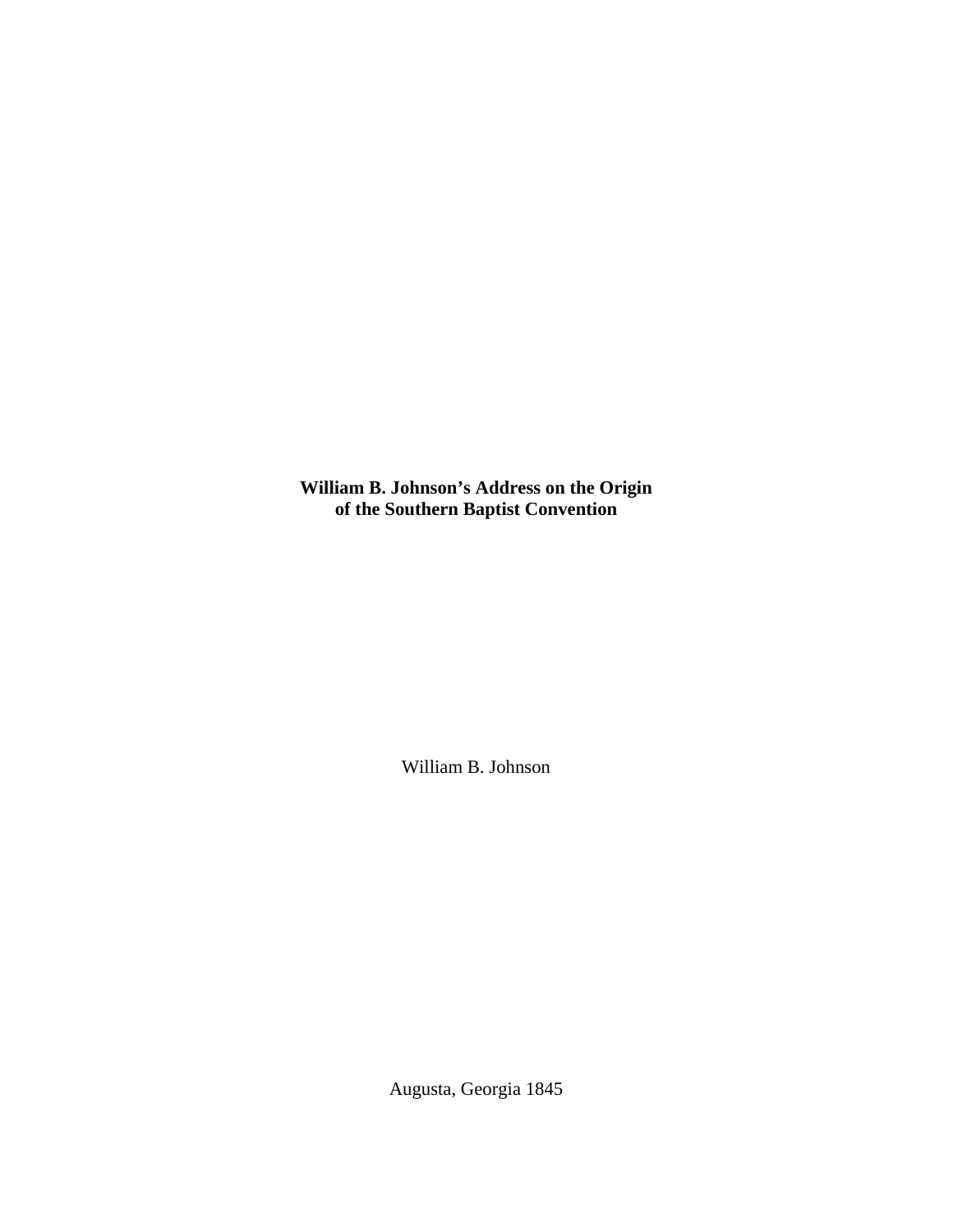## THE SOUTHERN BAPTIST CONVENTION,

## *To the Brethren in the United States; to the congregations connected with the respective Churches; and to all candid men*.

 A painful division has taken place in the missionary operations of the American Baptists. We would explain the origin, the principles and the objects of that division, or the peculiar circumstances in which the organization of the Southern Baptist Convention became necessary.

 Let not the extent of this disunion be exaggerated. At the present time it involves only the Foreign and Domestic Missions of the denomination. Northern and Southern Baptists are still brethren. They differ in no article of the faith. They are guided by the same principles of gospel order. Fanatical attempts have indeed been made, in some quarters, to exclude us of the South from christian fellowship. We do not retort these attempts; and believe their extent to be comparatively limited. Our christian fellowship is not, as we feel, a matter to be obtruded on any one. We abide by that of our God, his dear Son, and all his baptized followers. The few ultra Northern brethren to whom we allude, must take what course they please. *Their* conduct has not influenced us in this movement. We do not regard the rupture as extending to foundation principles, nor can we think that the great body of our Northern brethren will so regard it. Disunion has proceeded, however, deplorably far. The first part of our duty is to show that its entire *origin* is with others. This is its history.

I. The General Convention of the Baptist denomination of the United States *was* composed of brethren from every part of the American Republic. Its Constitution knows no difference between slaveholders and non-slaveholders. Nor during the period of its existence, for the last thirty years, has it, in practice, known anything of this distinction. Both parties have contributed steadily and largely (if never adequately) to those funds which are the basis of its constituency; both have yielded its office-bearers of all grades; its missionaries and translators of God's word; its men of toils many, and of prayers not unavailing, abroad and at home. The honored dead of both these classes have walked in closest sympathy with each other; anticipating in the Board-room and in the Monthly Concert, that higher, but not holier union now in their case consummated. Throughout the entire management of its early affairs, the whole struggle with its early difficulties, there was no breath of discord between them. Its Richard Furman and its Wm. Staughton, its Jesse Mercer and its Thomas Baldwin, led on the sacramental host shoulder to shoulder, and heart to heart. Their rivalry being only in earnest efforts for a common cause, their entire aversions and enmities were directed with all the strength of their souls, against the common foe. And to the last, did they not cherish the strong belief that they left no other enmities or aversions; no other rivalry to their successors?

 In particular, a special rule of the Constitution defines *who* may be missionaries, viz: "Such persons only as are in full communion with some church in our denomination; and who furnish satisfactory evidence of genuine piety, good talents, and fervent zeal for the Redeemer's cause." Now, while under this rule the slaveholder has been, in his turn, employed as a missionary, it is not alleged that any other persons than those above described, have been appointed. Moreover, the important post of a superintendent of the education of native missionaries, has been assigned, with universal approbation, to the pastor of one of our largest slaveholding churches.

 But an evil hour arrived. Even our humble efforts in the conquest of the world to God, excited the accuser of our brethren to cast discord among us; and in the last two Triennial Conventions, slavery and anti-slavery men began to draw off on different sides. How did the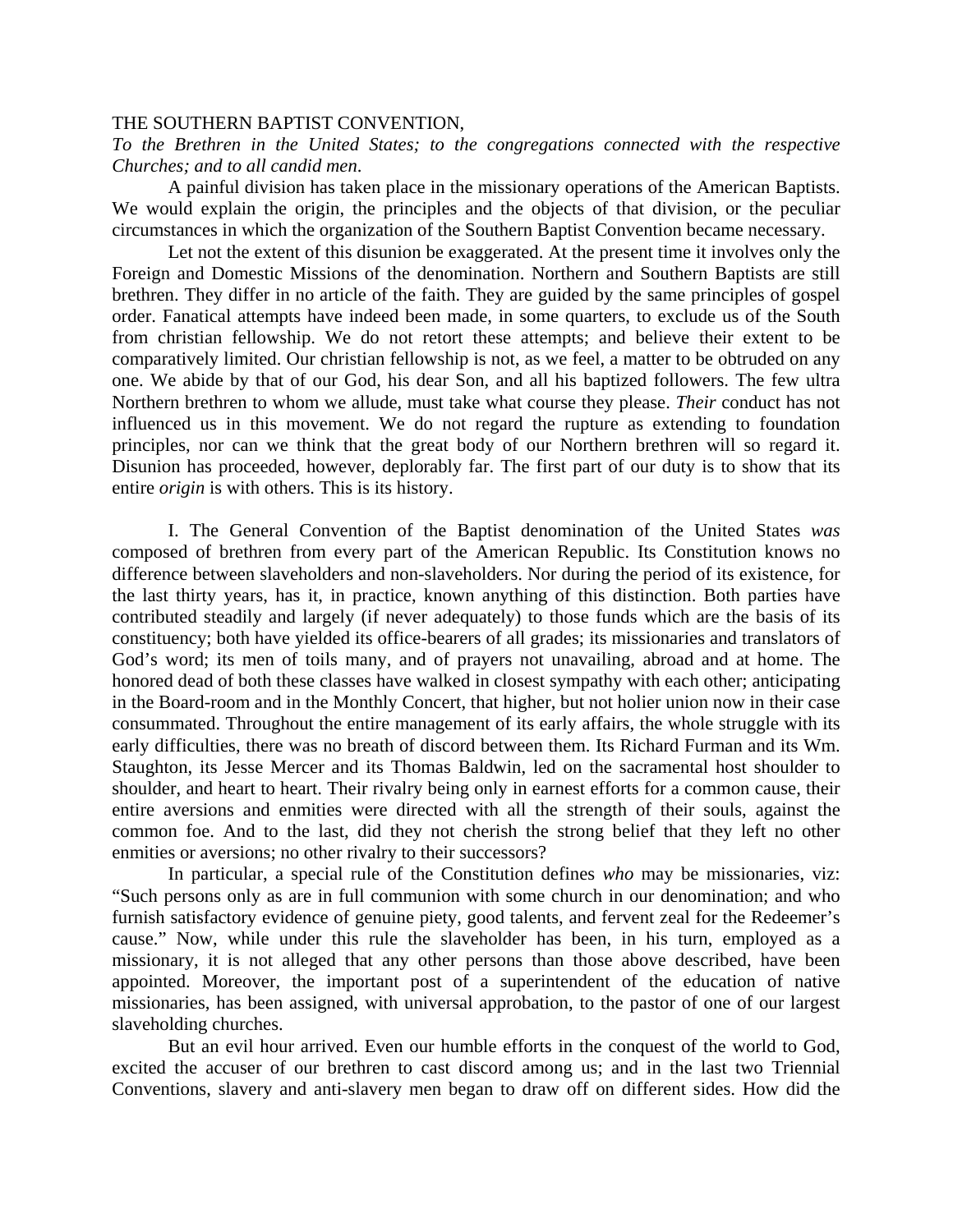nobler spirits on each side endeavor to meet this? They proposed and carried almost unanimously, the following explicit resolution:

 "*Resolved*, That in co-operating together, as members of this Convention, in the work of foreign missions, we disclaim all sanction, either expressed or implied, whether of slavery or anti-slavery; but as individuals, we are free to express and to promote, elsewhere, our views on these subjects, in a christian manner and spirit."

*Our* successors will find it difficult to believe that so important and plain a declaration had become, before the close of the first year of the triennial period, a perfect nullity. In December last, the acting Board of the Convention, at Boston, adopted a new qualification for missionaries, a new special rule, viz: that "If any one who shall offer himself for missionary, having slaves, should insist on retaining them as his property, they could not appoint him." "One thing is certain," they continue, "we could never be a party to any arrangement which implies approbation of slavery."

 We pray our brethren and all candid men to mark the date of this novel rule—the close of the first six months of their three years' power, a date at which the compromise resolution could scarcely have reached our remoter mission stations. If usurpation had been intended, could it have been more fitly timed? An usurpation of ecclesiastical power quite foreign to our polity. Such power was assumed at a period when the aggrieved "thousands of Israel" had, as it now appears, no practical remedy. Its obvious tendency was, either our final subjugation to that power, or a serious interruption of the flow of Southern benevolence. The latter was the far more probable evil; and the Boston Board knew this well. They were from various quarters apprised of it. We, on the other hand, did not move in the matter of a new organization until three liberal States had refused to send northward any more contributions. Our leaders had chosen new rules. Thus came war within our gates: while the means of war on the common enemy were daily diminishing.

 By this decision, the Board had placed itself in direct opposition to the Constitution of the Convention. The only reason given for this extraordinary and unconstitutional dictum being that "The appointing power for wise and good purposes, is confided to the acting Board." On such a slight show of authority, this Board undertook to declare *that* to be a disqualification in one who should offer himself for a missionary, which the Convention had said shall *not* be a disqualification. It had also expressly given its sanction to antislavery opinions, and impliedly fixed its condemnation on slavery, although the Convention had said that "neither" should be done. And further, it forbade those who shall apply for a missionary appointment, to "express and promote elsewhere" their views on the subject of slavery in a right "manner and spirit," when the Convention declared they "were free" to do so. These brethren, thus acted upon a sentiment they have failed to prove—That slavery is, in all circumstances, sinful. Whereas their own solemn resolution in the last Convention, (their's as much as our's) left us free to promote slavery. Was not this leaving us free, and "*in a christian spirit and manner*" to promote that which in their hearts, and according to the present shewing of their conduct, they regard as a sin?

 Enough, perhaps, has been said of the origin of this movement. Were we asked to characterize the conduct of our Northern brethren in one short phase, we should adopt that of the Apostle. It was "FORBIDDING US *to speak* UNTO THE GENTILES." Did this deny us no privilege? Did it not obstruct us, lay a kind of Ronish interdict upon us in the discharge of an imperative duty; a duty to which the church has been, after the lapse of ages, awakened universally and successfully; a duty the very object, and only object, of our long cherished connection and confederation?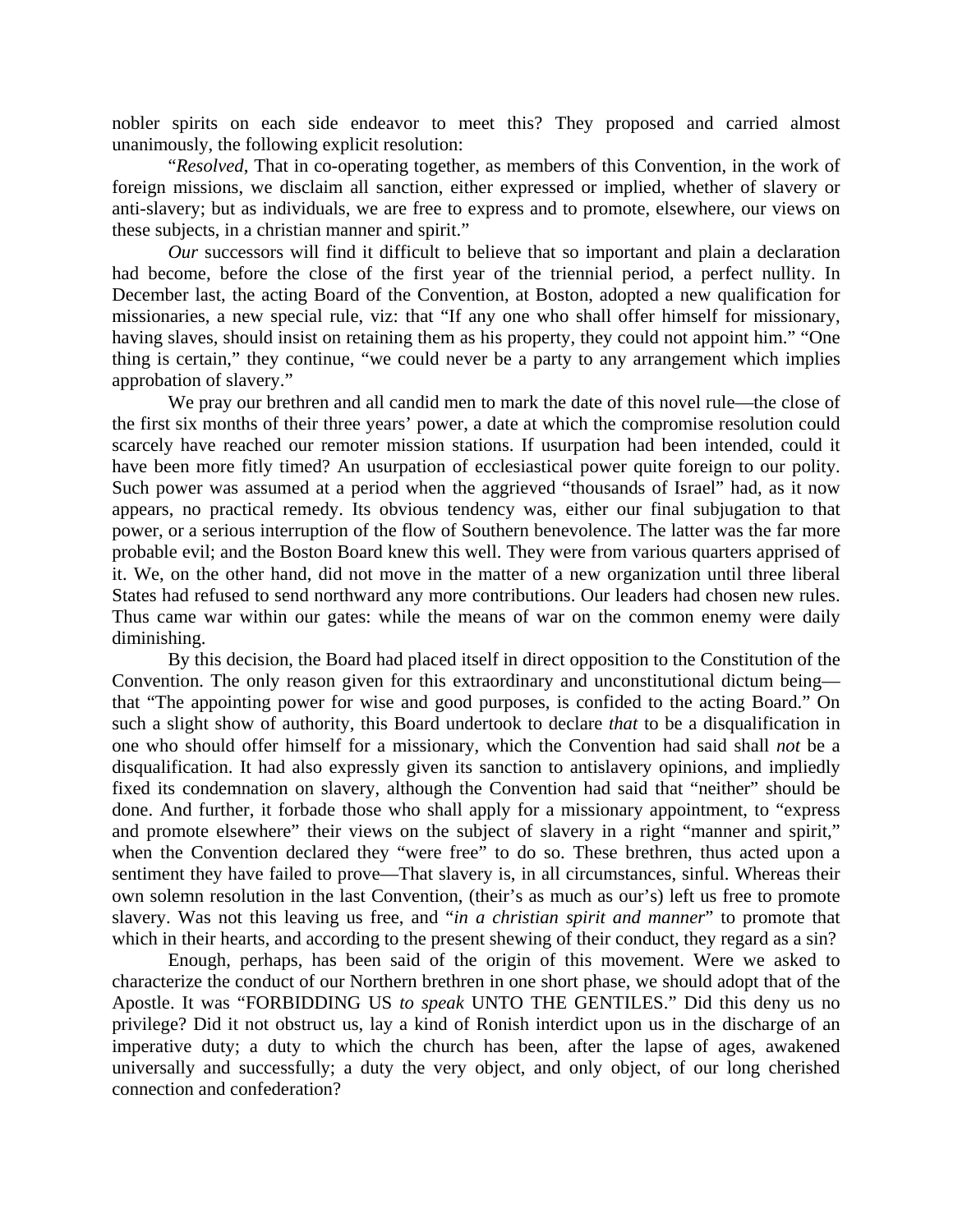And this would seem the place to state, that our Northern brethren were dealt with as brethren to the last moment. Several of our churches cherished the hope that by means of remonstrance and expostulation, through the last Annual Meeting of the Board of Managers, at Providence, the Acting Board might be brought to feel the grievous wrong they had inflicted. The Managing Board was therefore affectionately and respectfully addressed on the subject, and was entreated to revise and reverse the obnoxious interdict. Alas! the results were – contemptuous silence as to the application made; and a deliberate resolve, expressing sympathy with the Acting Board, and a determination to sustain them.

II. The PRINCIPLES of the Southern Baptist Convention, it remains then to be stated, are conservative; while they are also, as we trust, equitable and liberal. They propose to do the Lord's work in the way our fathers did it. Its title designates at once its origin, and the simple, firm abiding of the South on the ground from which it has been so unconstitutionally and unjustly attempted to eject us. We have but enquired for "the old paths" of missionary operations; "asked" for, and attempted to restore the practically "good way." The Constitution we adopt is precisely that of the original union; that in connection with which, throughout his missionary life, Adoriram Judson has lived, and under which Ann Judson and Boardman have died. We recede from it no single step. We have constructed for our basis no new creed; acting in this matter upon a Baptist aversion for all creeds but the Bible. We use the very terms, as we uphold the true spirit and great object of the late "General Convention of the Baptist denomination of the United States." It is they who wrong us that have receded. We have receded neither from the Constitution nor from any part of the original ground on which we met them in this work, And if, we ask in parting, the original and broad Bible ground of confederation were *not* equitable, how came it so nobly and so long to be acted upon? If equitable, why depart from it?

 We claim to have acted in the premises, with liberality towards our Northern brethren. Thrust from the common platform of equal rights, between the Northern and Southern churches, we have but reconstructed that platform. Content with it, we adhere to it, and reproduce it, as broad enough for us and for them. Have they thrust us off? We retain but one feeling in the case. *That we will not practically leave it on any account*: much less in obedience to such usurped authority, or in deference to such a manifest breach of trust as is here involved. A breach of covenant that looks various ways—heavenward and earthward. For we repeat, THEY WOULD FORBID US TO *speak unto* THE GENTILES. The Jerusalem church, then, must be regathered at the suspected Samaria, or at some new centre of operations, like Antioch. "One thing is certain"—We must go every where preaching the word.—"We can never be a party to any arrangement" for monopolizing the Gospel: any arrangement which like that of the Autocratical Interdict of the North, would first drive us from our beloved colored people, of whom they prove that they know nothing comparatively, and from the much-wronged Aborigines of the country; and then cut us off from the whitening fields of the heathen harvest-labor; to which by cogent appeals and solemn prayers, they have so often protested that, without us, they were inadequate.

III. Our objects, then, are the extension of the Messiah's kingdom, and the glory of our God. Not disunion with any of his people; not the upholding of any form of human policy, or civil rights; but God's glory, and Messiah's increasing reign; in the promotion of which, we find